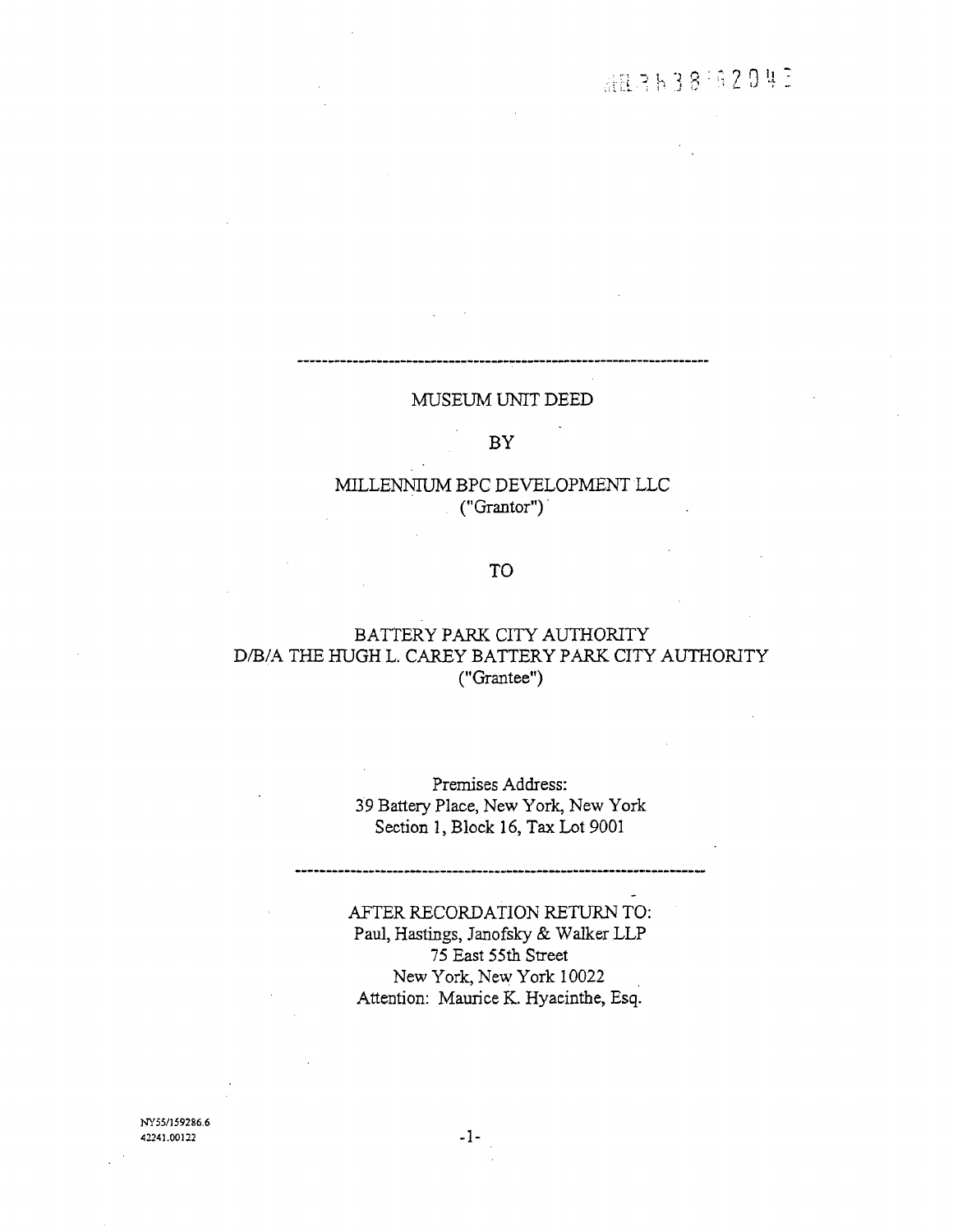#### MUSEUM UNIT DEED

THIS INDENTURE, made the 27th day of September, 2002, between MILLENNIUM BPC DEVELOPMENT LLC, a New York limited liability company, having an office at c/o Millennium Partners, 1995 Broadway, New York, New York 10023 (the "Grantor") and BATTERY PARK CITY AUTHORITY, D/B/A HUGH L. CAREY BATTERY PARK CITY AUTHORITY, a body corporate and politic constituting a public benefit corporation of the State of New York, having an office at One World Financial Center, New York, New York 10280 (the "Grantee").

## $WITNESEETH$ :

That the Grantor, in consideration of Ten and 00/100 (\$10.00) Dollars and other good and valuable consideration paid by the Grantee, does hereby grant and release unto the Grantee, the heirs or successors and assigns of the Grantee, forever:

The condominium unit (the "Unit") in the building known as Millennium Point, said building being known by the street number 10 West Street, Borough of Manhattan, City, County and State of New York, and said Unit being known by the street number 39 Battery Place, Borough of Manhattan, City, County and State of New York and designated and described as the Museum Unit in the declaration ("Declaration") establishing a plan for condominium ownership of said building under Article 9-B of the Real Property Law of the State of New York (the "Condominium Act"), dated August 3, 2001 and recorded in the New York County office of the Register of The City of New York (the "City Register's Office") on November 23, 2001, in Reel 3396, page 488, as amended by First Amendment to Declaration dated as of February 22, 2002, and recorded March 11, 2002 in Reel 3467, Page 757, as Map #5864, and also designated as Tax Lot(s) 9001 in Block 16 of Section 1 of the Borough of Manhattan on the Tax Map of the Real Property Assessment Department of The City of New York and on the Floor Plans of said building, certified by Peter F. Farinella, Architect, on August 28, 2001, and filed in the Real Property Assessment Department of the City of New York on November 23, 2001, as Condominium Plan No. 1217 also filed in the City Register's Office on November 23, 2001, as Condominium Map No. 5845 and on 3/11/2002 as Condominium Map No. 5864. The premises within which the Unit is located is more particularly described in Schedule A attached hereto and made a part hereof. All capitalized terms herein which are not separately defined herein shall have the meanings given to those terms in the Declaration or if not defined in the Declaration, then as defined in the By-Laws of Millennium Point (Said By-Laws, as the same may be amended from time to time, are hereinafter referred to as the "By-Laws.");

Together with an undivided 0.9686% percentage interest in the General Common Elements (as such term is defined in the Declaration);

Together with the appurtenances and all the estate and rights of the Grantor in and to the Unit;

NY55/159286.6 42241.00122

 $\mathbf{r}$ 

 $-2-$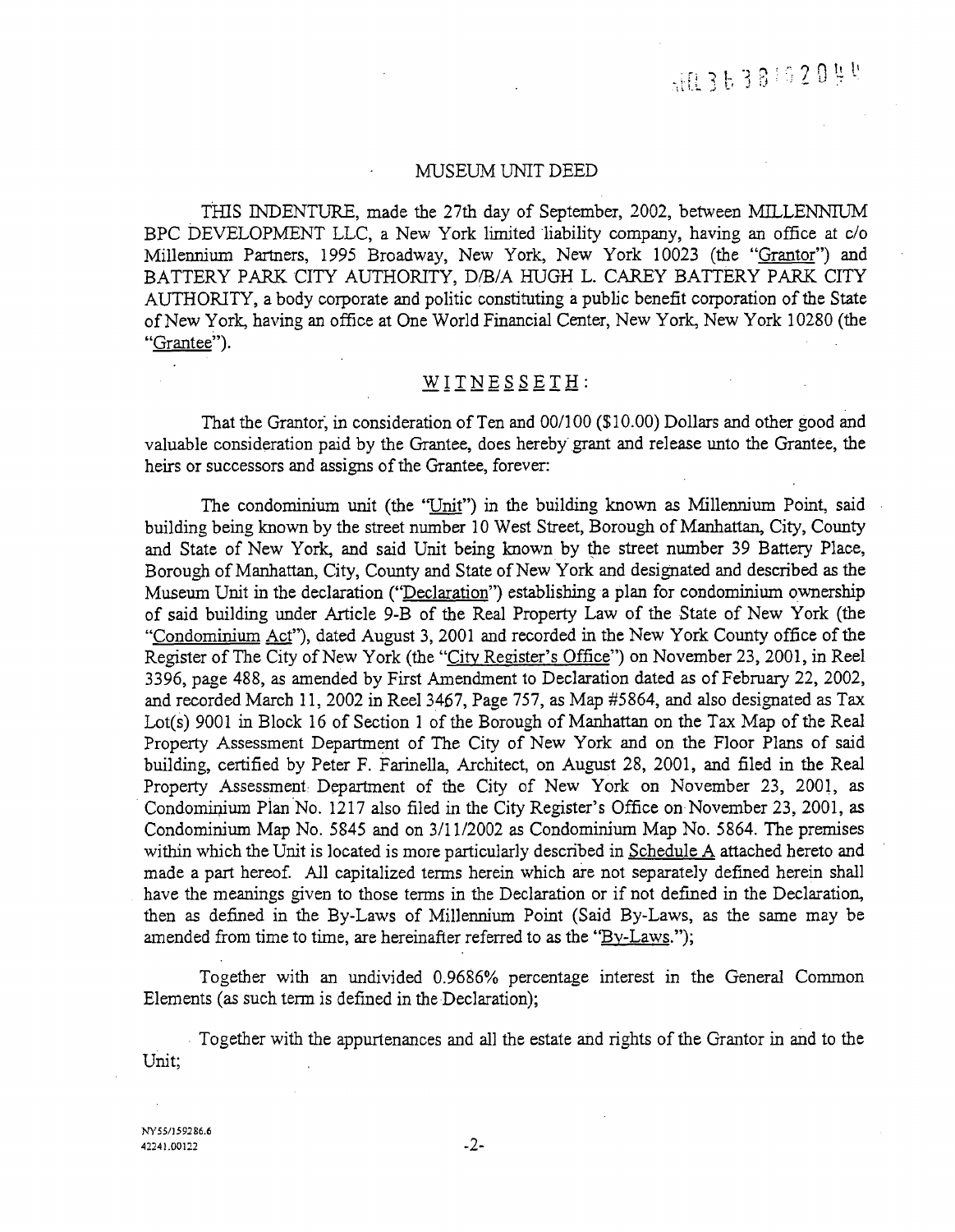# HR3638182045

Together with, and subject to, the rights, obligations, easements, restrictions and other provisions set forth in the Lease, Declaration, the By-Laws and the Power of Attorney entered into contemporaneously herewith, all of which shall constitute covenants running with the Land and shall bind any person having at any time any interest or estate in the Unit, as though recited and stipulated at length herein.

Subject also to such other liens, agreements, covenants, easements, restrictions and other matters as pertain to the Unit and*/*or to the Property as more particularly described in Schedule B attached hereto and made a part hereof

TO H*A*VE *A*ND TO HOLD the same unto the Grantee and the heirs or successors and assigns of the Grantee forever.

The applicable severability provisions of the Declaration shall control in the event any provision of the Declaration or the By-Laws is unenforceable or invalid under, or could be construed to cause the Declaration or the By-Laws to be insufficient to submit the Property to, the provisions of the Condominium Act, or if any provision which is necessary to cause the Declaration and the By-Laws to be sufficient to submit the Property to the provisions of the Condominium Act is missing from the Declaration or the By-Laws, or if the Declaration and the By-Laws are insufficient to submit the Property to the provisions of the Condominium Act.

Except as otherwise specifically permitted by the Condominium Board or provided in the Declaration or the By-Laws, the Museum Unit is intended for use as a museum, cultural facility, publicly oriented amenity or such other use as may be permitted under the Declaration.

The Grantor covenants that the Grantor has not done or suffered anything whereby the Unit has been encumbered in any way whatever, except as aforesaid.

The Grantor, in compliance with Section 13 of the Lien Law of the State of New York, covenants that the Grantor will receive the consideration for this conveyance and will hold the right to receive such consideration as a trust fund for the purpose of paying the cost of the improvement and will apply the same first to the payment of the cost of the improvement before using any part of the same for any other purposes.

The Grantee accepts and ratifies the provisions of the Declaration and the By-Laws (and any Rules and Regulations adopted under the By-Laws) and agrees to comply with all the terms and provisions thereof.

*T*he term "Grantee" shall be read as "Grantees" whenever the sense of this Indenture so requires.

This Indenture may be executed in any number of counterparts, each of which shall be deemed an original, and together, shall constitute one in the same instrument.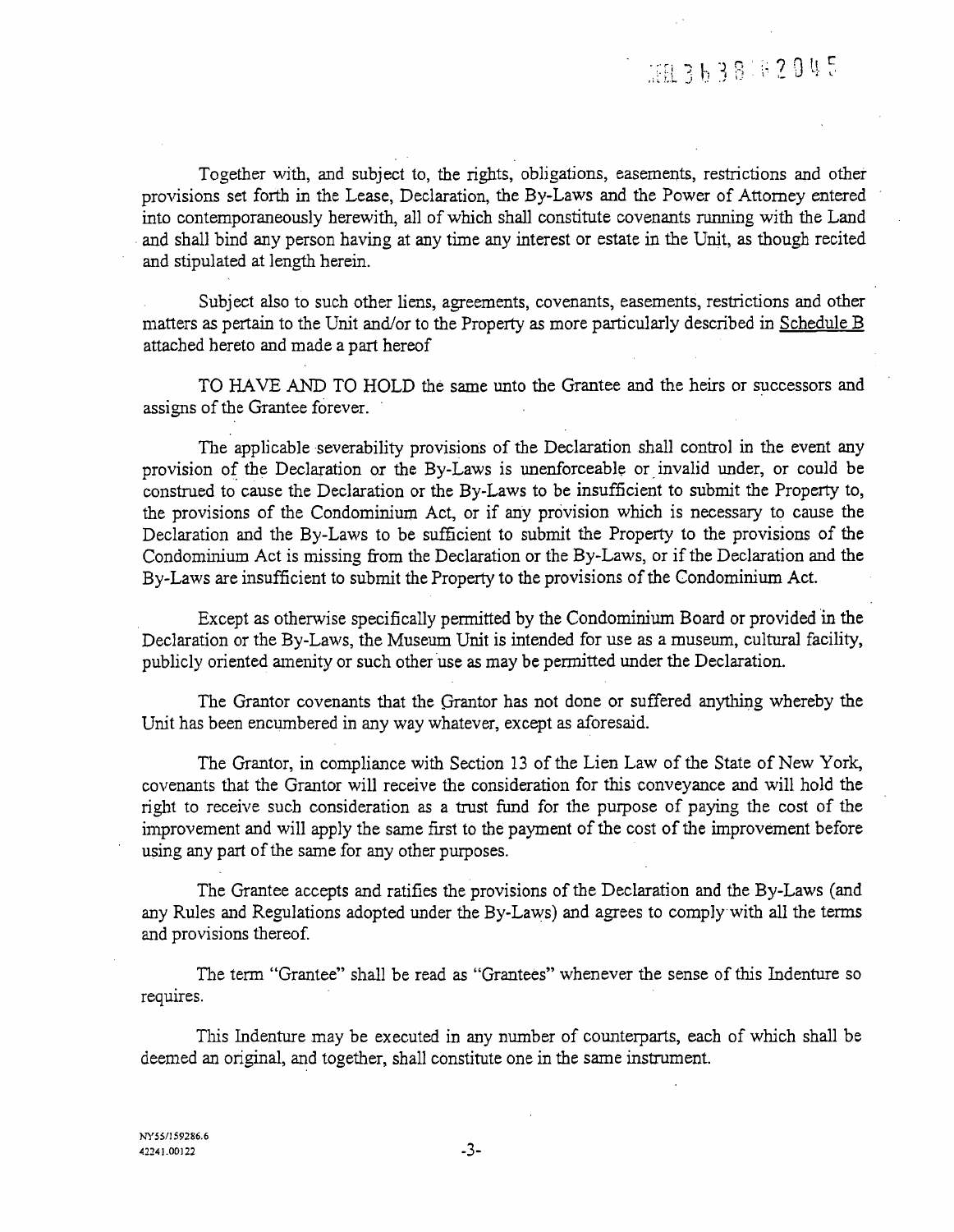IN WITNESS WHEREOF, the Grantor and the Grantee have duly executed this Indenture as of the day and year first above written.

# GRANTOR:

MI*LL*ENNIIJM BPC DEVE*L*OPMENT *LL*C, a New York limited liability company

By: Millennium BPC Manager LLC, its manager

By: Name Title: Mil

GR*A*NTEE:

BATTERY PARK *C*ITY AUTHORITY, D*/*B*/A* HUGH *L*. CAREY BATTERY PARK CITY AUTHORITY

By:

Name: Title: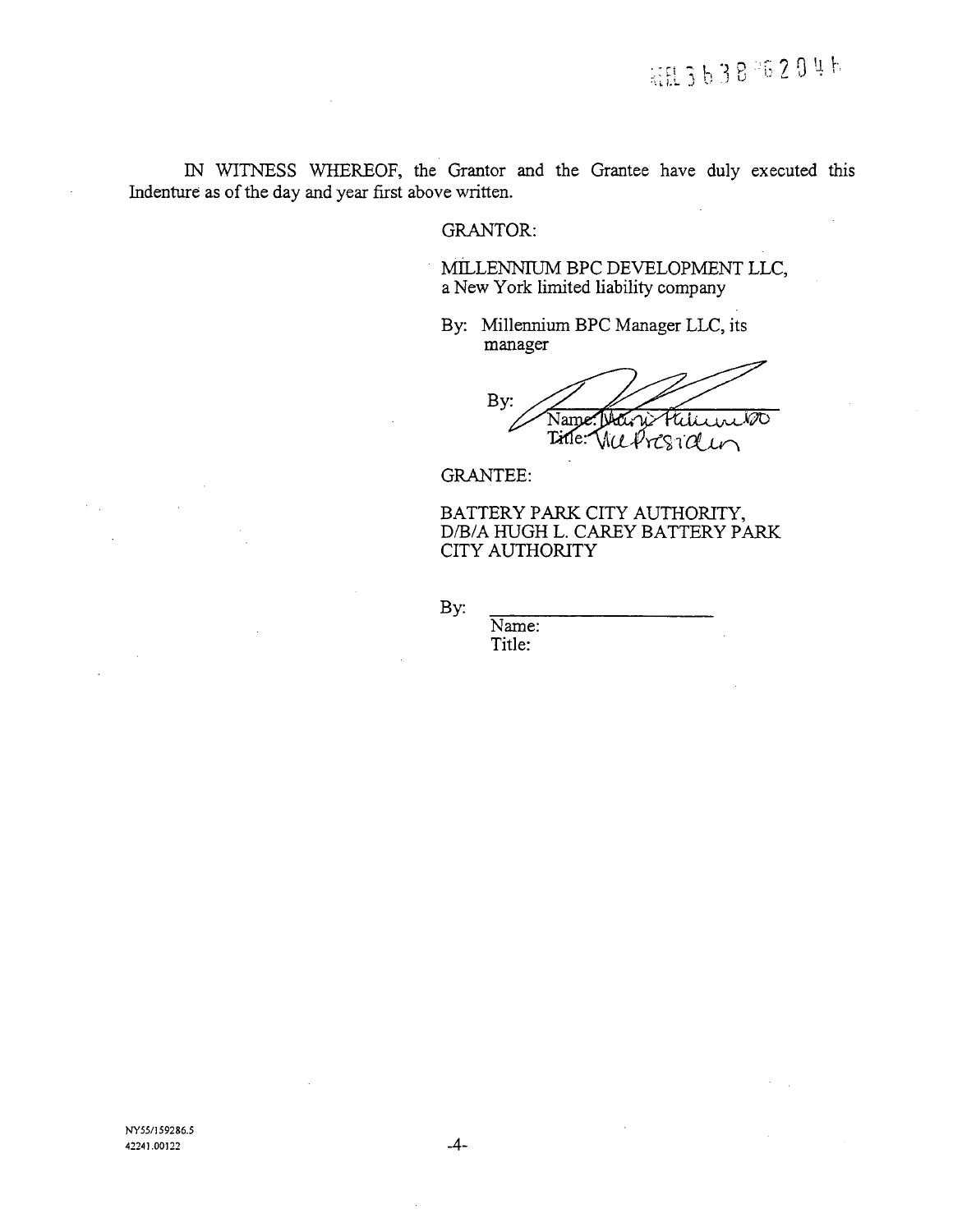IN WITNESS WHEREOF, the Grantor and the Grantee have duly executed this Indenture as of the day and year first above written.

## **GRANTOR:**

# MILLENNIUM BPC DEVELOPMENT LLC, a New York limited liability company

By: Millennium BPC Manager LLC, its manager

By:

Name: Title:

**GRANTEE:** 

BATTERY PARK CITY AUTHORITY, D/B/A HUGH L. CAREY BATTERY PARK **CITY AUTHORITY** 

**PERMIT IN A PARTIES** Name:

Title:

*CROCULIVE Vice Pr.* and General Count.

NY55/159286.5 42241.00122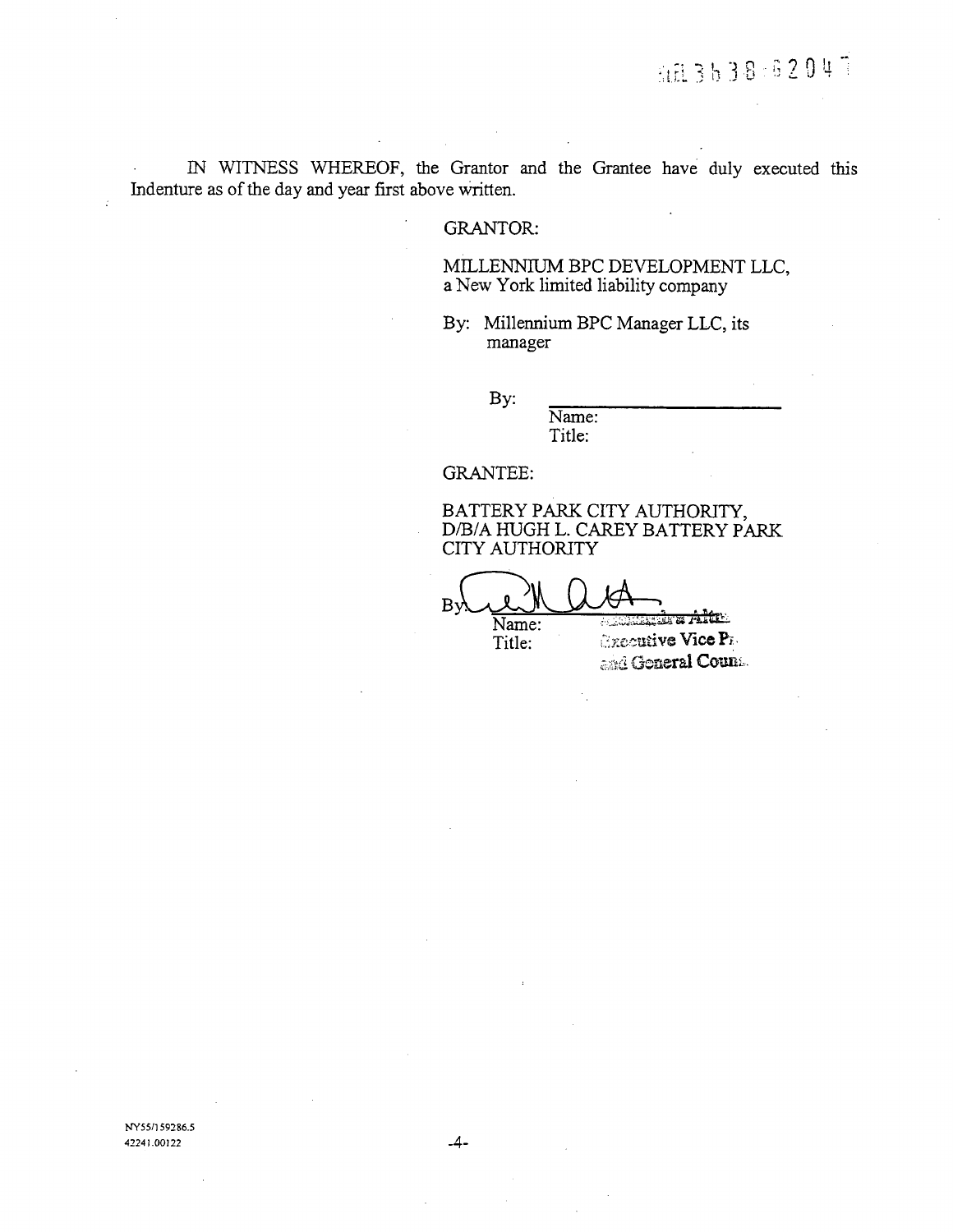# STATE OF NEW YORK ) COUNTY OF NEW YORK )

) SS.:

 $\frac{1}{2}$   $\frac{1}{2}$   $\frac{1}{2}$   $\frac{1}{2}$   $\frac{1}{2}$   $\frac{1}{2}$   $\frac{1}{2}$   $\frac{1}{2}$   $\frac{1}{2}$   $\frac{1}{2}$   $\frac{1}{2}$   $\frac{1}{2}$   $\frac{1}{2}$   $\frac{1}{2}$   $\frac{1}{2}$   $\frac{1}{2}$   $\frac{1}{2}$   $\frac{1}{2}$   $\frac{1}{2}$   $\frac{1}{2}$   $\frac{1}{2}$   $\frac{1}{2}$  and for said State, personally appeared *[WLU W P(LILL RIJD*), personally known to me or proved to me on the basis of satisfactory evidence to be the individual(s) whose name(s) is (are) subscribed to the within instrument and acknowledged to me tha**t** he*/*she*/*they executed the same in his*/*her*/*their capacity(ies), and that by his/her*/*their signature(s) on the instrument, the individual(s), or the person upon behalf of which the individual(s) acted, executed the instrument.

Notar**y** Public *0u*' **MICHELLE R. GINSBERG NotaryPublic,State o**f **New York No**. **01G16004793** STATE OF NEW YORK ) **Qu**a**l**ified **in N**a**s**sa**u**C**ou**n**t**y Commi**s**sion Expires Mar**.** 30, 2006

# COUNTY OF NEW YORK )

) S**S**.: " "

On the day of , 2002, before me, the undersigned, a Notary<br>in and for said State, personally appeared , personally known Public in and for said State, personally appeared to me or proved to me on the basis of satisfactory evidence to be the individual(s) whose name(s) is (are) subscribed to the within instrument and acknowledged to me that he*/*she*/*they executed the same in his/her*/*their capacity(ies), and that by his/her*/*their signature(s) on the instrument, the individual(s), or the person upon behalf of which the individual(s) acted, executed the instrument.

Notary Public

NY*5***5***/*15*9*286.5 42241.00122 -5-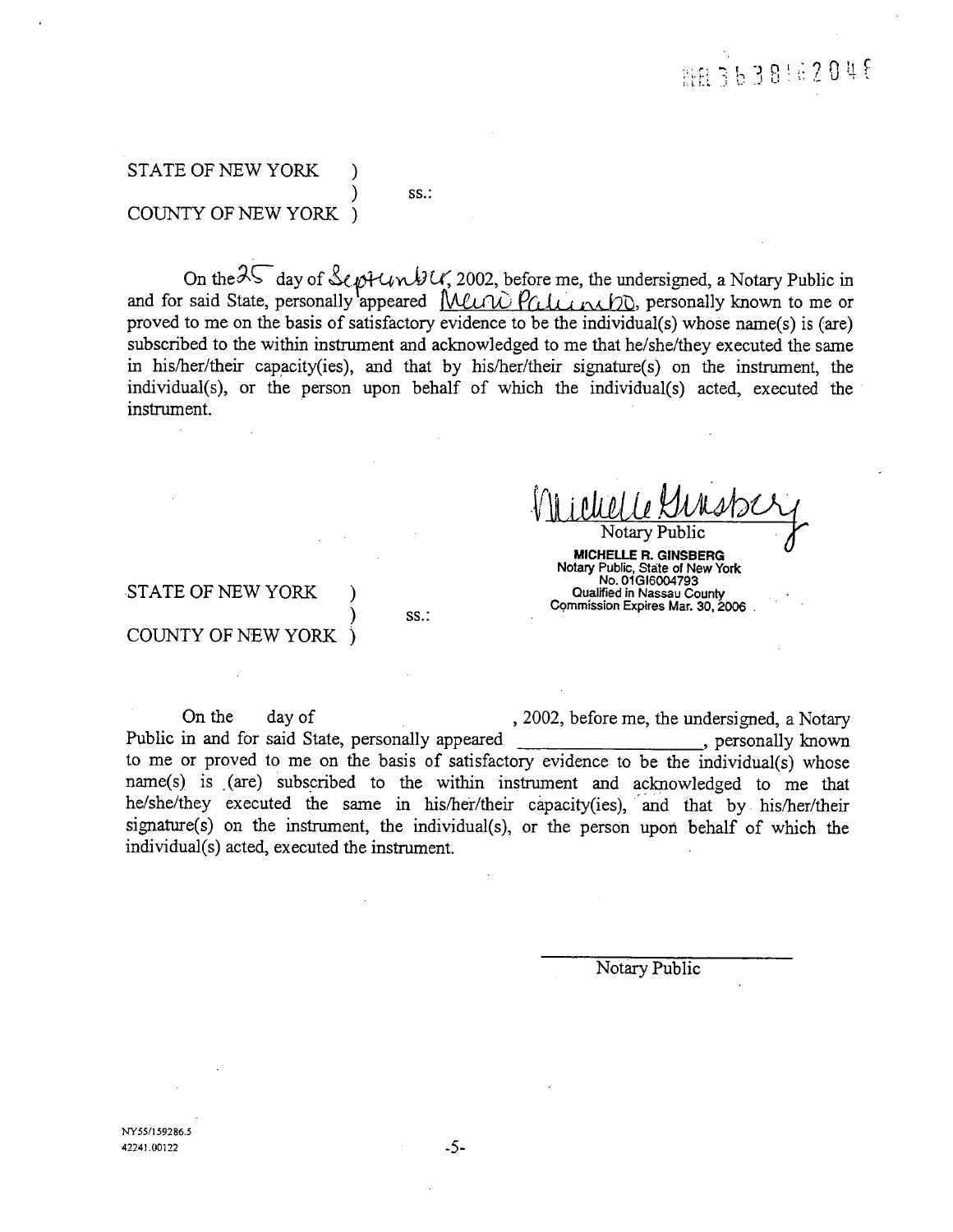# STATE OF NEW YORK ) COUNTY OF NEW YOR*K* )

 $SS.$ :

On the day of , 2002, before me, the undersigned, a Notary Public in said State, personally appeared , personally known to me or and for said State, personally appeared proved to me on the basis of satisfactory evidence to be the individual(s) whose name(s) is (are) subscribed to the within instrument and acknowledged to me that he*/*she*/*they executed the same in his*/*her*/*their capacity(ies), and that by his/her*/*their signature(s) on the instrument, the individual(s)*,* or the person upon behalf of which the individual(s) acted, executed the instrument.

Notary *P*ublic

# STATE OF NEW YORK ) COUNTY OF NEW YORK )

) **SS.**:

On the  $\alpha$ , aay of  $\bigoplus_{i=1}^n$ ,  $\bigoplus_{i=1}^n$ ,  $\bigoplus_{i=1}^n$ ,  $\bigoplus_{i=1}^n$ ,  $\bigoplus_{i=1}^n$ ,  $\bigoplus_{i=1}^n$ ,  $\bigoplus_{i=1}^n$ Public in and for said State, personally appeared *Hlexendra Illinoin*, personally known to me or proved to me on the basis of satisfactory evidence to be the individual(s) whose narge(s) is (are) subscribed to the within instrument and acknowledged to me that. he she they executed the same in his her their capacity(ies), and that by his her their  $signature(s)$  on the instrument, the individual(s), or the person upon behalf of which the individual(s) acted, executed the instrument.

ʻublic Notarv

EL. TH R. SIMMONS Notary Public, State of New York No. 01SI5017775<br>Qualified in Bronx County 2005 Qualified in Bronx Count<sub>y</sub>, **ASOE** Comm]ss\_**Q**n Expires September 1a,,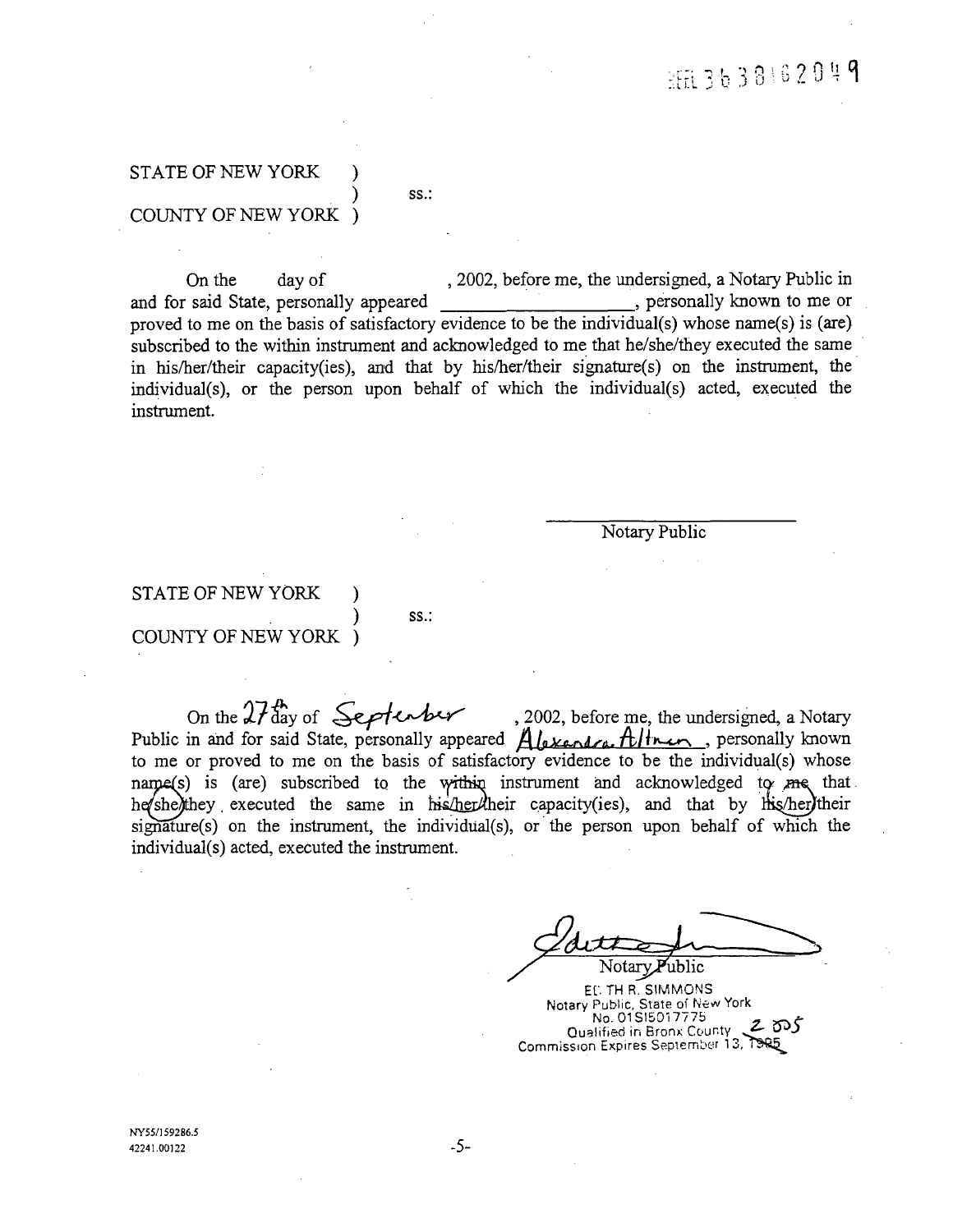HH 3638162050

#### SCHEDU*L*E A

The Condominium Unit (the "Unit") in the building known as *M*illennium Point, said building being known by the st*r*eet number 10 West Street, Bo*r*ough of Manhattan, City, County and State of New York, and the Unit being known as and by street number 39 Battery Place, New York, New York, designated and described a*s* the Museum Unit in the Declaration establishing a plan for condominium ownership of said Building and the Land upon which it is situate under A*r*ticle 9-B of the Real Property Law of the State of New YOrk, dated 8*/*3*/*2001 and recorded 11*/2*3*/*2001 in the Office of the Register of the City of New York, County of New York in Reel 3396, Page 488 as amended by First Amendment dated 2*/*22*/*2002 and recorded 3*/*11*/*2002 in Reel 3467, Page 757 and also designated as Tax Lot 9001 in Block 16 of Section 1 of the Borough of Manhattan on the Tax Map of the Real Property *A*ssessment Department of the *C*ity of New York and on the Floor Plans of the said Building, certified by Peter F. Farinella, on 8*/*28*/*2001 and filed in the Real Property *A*ssessment Department of the City of New Y*o*rk, on 11*/2*3*/*2001 as Condominium Plan No. 1217 and also filed in the City Register's office on 11/23/2001 as Condominium Map"No. 5845 and on 3*/*11*/*200*2* as Condominium Map No. 5864.

*T*OGETHER with an undivided 0.9686 percent interest in Common Elements of the Condominium as described in the Declaration.

*T*he Land upon which the Building containing the Unit is situate is described as follows:

ALL that certain plot, piece or parcel of land,' situate, lying and being in the Borough of Manhattan, County, City and State of New York, bounded and described as follows:

BE*G*INNING at the comer formed by the intersection of the southerly line at First Place with the easterly line of Battery Place, having a coordinate of north 2235.877, west 10106.132;

- 1. RUNNING THENCE easterly, along the southerly line of First Place, *2*29.37 feet to the comer formed by the intersection of the westerly line of Marginal Street, Wharf or Place - United States bulkhead line approved by the Secretary of War July 31, 1941 with the southerly line of First Place;
- 2. THENCE southerly, along the westerly line of Marginal Street, Wharf or Place aforesaid bulkhead line, forming an angle of 102 degrees, 26 minutes, 10 seconds on its westerly side with the preceding course, 123.06 feet to an angle point therein;
- 3. THENCE southerly, along the westerly line of Marginal Street, Wharf or Place aforesaid bulkhead line, forming an angle of 179 degrees*,* 58 minutes, 30 seconds on its westerly side with the preceding course, 126.46 feet to the comer formed by the intersection of the easterly line of Battery Place with the westerly line of Marginal Street, Wharf or Place - aforesaid bulkhead line;
- 4. *T*HENCE northerly, along the easterly line of Battery Place on the arc of a circle curving to the right having a radius of 338.00 feet and a central angle of 62 degrees, 41 minutes,

NY55/159286.6 4**\_.**2241.**0**0122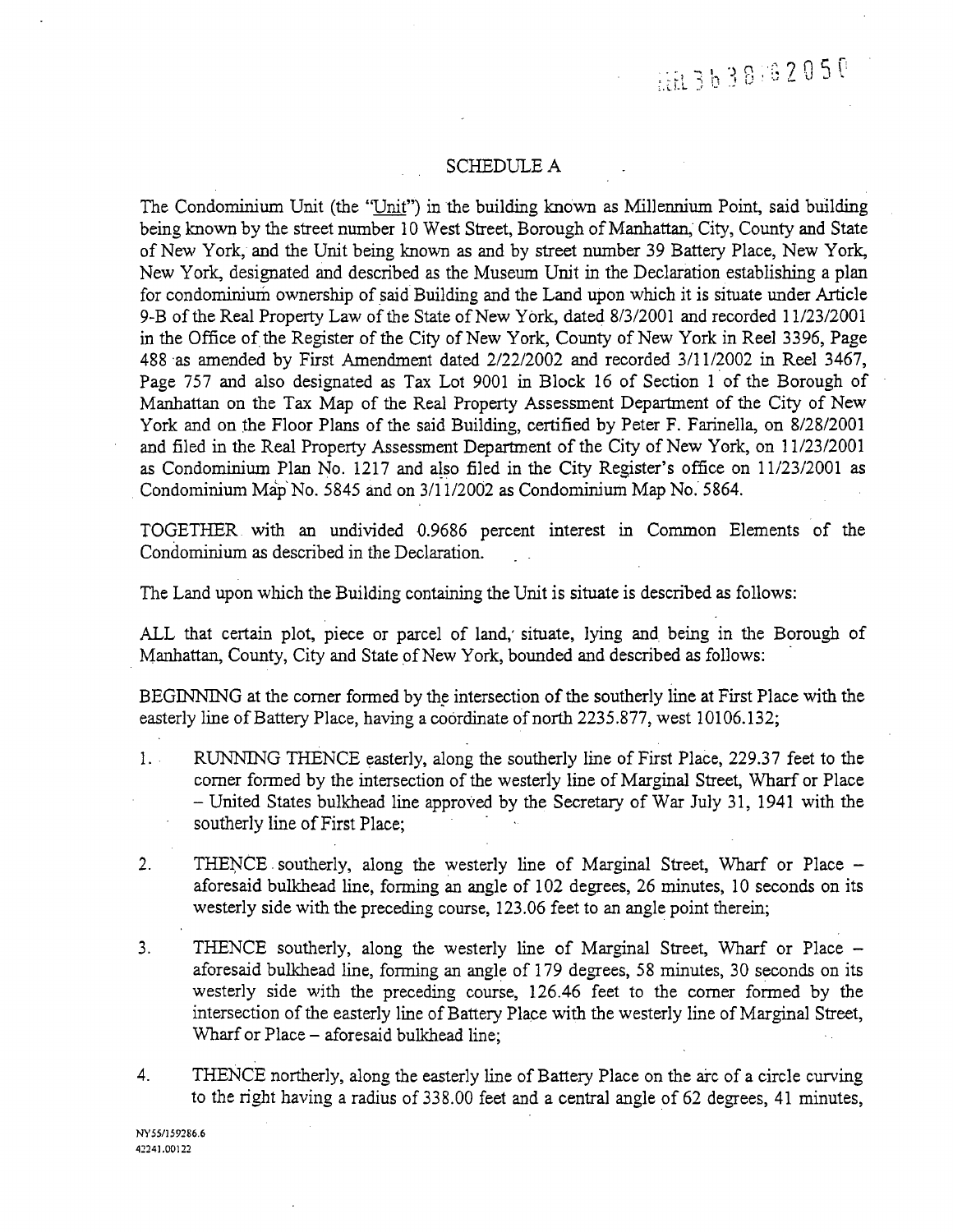39 seconds, whose radial line forms an angle of 19 degrees, 42 minutes, 11 seconds on its northerly side with the preceding course, 369.84 feet to a point of compound curvature;

*5*. THENCE northerly*,* still along the easterly line of Battery Place on the arc of a circle curving to the right having a radius of 833.00 feet and a central angle of 1 degree, 45 minutes*,* 17 seconds, 25.5.1 feet to the point or place of BEGINNING.

SUBJECT TO AND INC*L*UDING THE FO*LL*OWING SIDEWALK EASEMENT:

BEGIN*N*ING at a point in the southerly line of First Place distant, 214.01 feet easterly from the comer formed by the intersection of the easterly line of Battery Place with the southerly line of First Place;

- l. RUNNING THENCE due east, along the southerly line of First Place*,* 1*5*.36 feet;
- 2. THENCE south 12 degrees, 26 minutes*,* 10 seconds east, along the westerly line of Marginal Street, Wharf or Place and the United States Bulkhead Line, 123.06 feet;
- 3. THENCE south 12 degrees, 24 minutes, 40 seconds east, along the westerly line of Marginal Street, Wharf or Place and the United States Bulkhead Line, 126. 46 feet;
- 4. THENCE northerly, along the easterly line of Battery Place, curving to the fight on the arc of a circle having a radius of 33g.00 feet and a central angle of 2 degrees, 43 minutes, 30 seconds, 16.08 feet;
- 5. *T*HENCE north 12 degrees, 24 minutes, 40 Seconds west, 120.68 feet;
- 6. *T*HENCE north 12 degrees, 26 minutes, 10 seconds west, 126137 feet to the point or place of BEGINNING.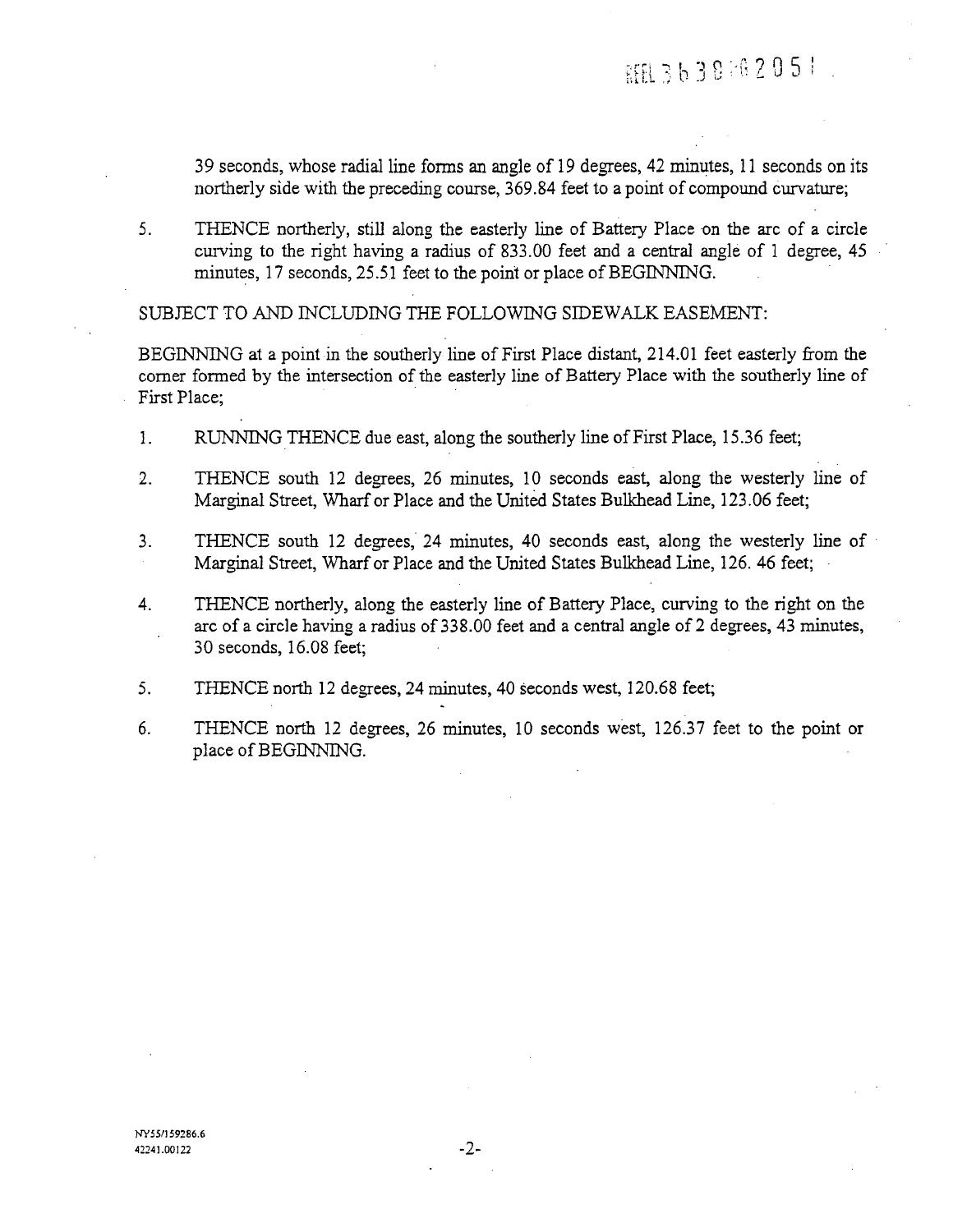#### SCHEDULE B

## PER*M*ITTED ENCU*M*BR*A*NCES

- 1. Building restrictions and zoning and other regulations, resolutions and ordinances and any amendments thereto now or hereafter adopted.
- 2. Any state of facts which an accurate survey of the Property Would show, provided such state of facts would not make title to the Unit uninsurable, except as otherwise permitted herein.
- 3. *T*he terms, burdens, covenants, restrictions*,* conditions*,* easements mad rules and regulations, all as set forth in the Declaration, the By-Laws and the Rules and Regulations, the Power of *A*ttorney from the Purchaser to the Commercial Board, and the Floor Plans; as all of the same may be amended from time to time.
- 4. Consents by Sponsor or any former owner of the *L*and for the erection of any structure or structures on, under or above any street or streets on which the Property may abut.
- 5. Any easement or right of use in fav*o*r of any utility company for construction, use, maintenance or repair of utility lines, wires, terminal boxes, mains, pipe**s**, cables, conduits, poles and other equipment and facilities on, under and across the Property.
- 6. Revocability of licenses for vault space, if any, under the sidewalks and streets.
- 7. Encroachments of stoops, areas, cellar steps or doors, trim, copings, retaining walls, bay windows, balconies*,* sidewalk elevators, fences, fn'e escapes, cornices*,* foundations, footings and similar projections, if any, on, over, or under the Property or the streets or sidewalks abutting the Property, and the fights of Governmental Authorities to require the removal of any such projections and variations between record lines of the Property and retaining walls and the like, if anv.
- 8. The lien of any unpaid Common Charge, PILOT, water charge or sewer rent, or vault charge, provided the same are adjusted at the closing of title.
- 9. *T*he lien of any unpaid assessment payable in installments (other than assessments levied by the Commercial Board), except that Sponsor shall pay all such assessments due prior to the Closing Date (with the then current installment to be apportioned a*s* of the Closing Date) and the Purchaser shall pay all assessments due from and after the Closing Date.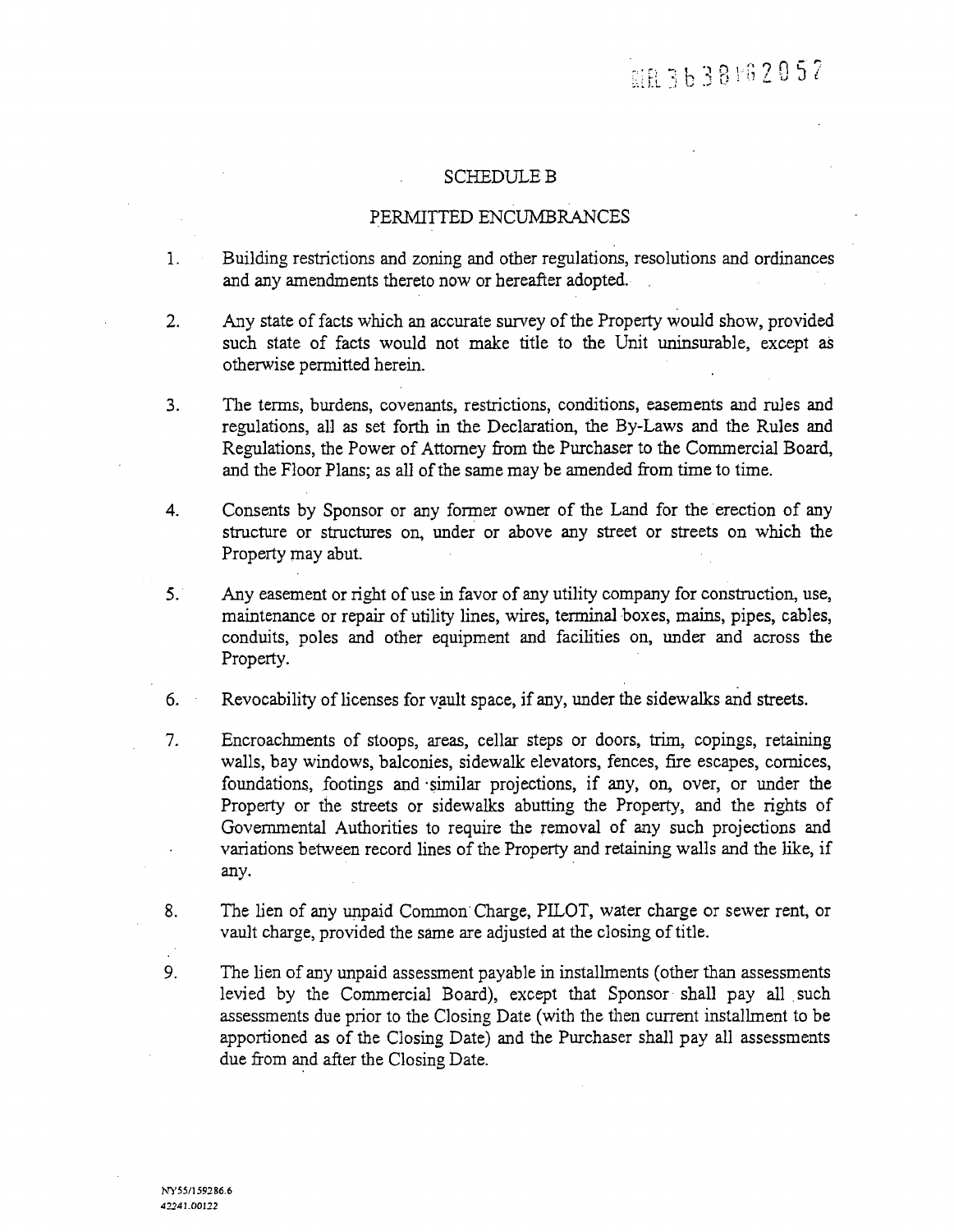- [0. *A*ny declaration or other instrument affecting the Property which Sponsor reasonably deems necessary or appropriate to comply with any law, ordinance, regulation, zoning resolution or requirement of the Department of Buildings, the City Planning Commission, the Board of Standards and *A*ppeals, or any other public autho*ri*ty, applicable to the demolition, construction, alteration, repair or restoration of the Building.
- i1. Any other encumbrance, covenant, easement, agreement, or restriction against the Property other than a mortgage or other lien for the payment of money, which is as of record or which arose in connection with the acts of Battery Park City *A*uthority (other than in its capacity as the owner of the Museum Unit), which does not prevent the use of the Museum Unit for the intended purposes as set forth in the *D*eclaration*,*
- 12. *T*erms, covenants, conditions, provisions and agreements in Lease dated as of 11*/*24*/*69 between *T*he City of New York and Battery Park City Authority recorded 12*/*26*/*69 in Reel 161, Page 3, as amended and superseded by Memorandum of Restated Amended *A*greement of Lease dated 6*/*10*/*80 between BPC Development Corporation and Battery Park City Autho*ri*ty recorded 6*/*11*/*80 in Reel 527 Page 163, as amended by First Amendment to Restated Amended Lease dated as of 6*/*15*/*83 between Battery Park City *A*uthority and Battery Park City *A*uthority recorded 6*/*20*/*83 in Ree] 696*,* Page 424, as amended by Second Amendment to Restated Amended Lease dated as of 6*/*15*/*83 between Battery Park City *A*uthority and Battery Park City *A*uthority recorded 6*/*20*/*83 in Reel 696 Page 432, as amended by Third Amendment to Restated *A*mendment Lease dated 8*/*15*/*86 between Battery Park City *A*utho*ri*ty and Battery Park City Autho*ri*ty recorded 10*/*22*/*86 in Reel 1133 Page 569, as further amended by Fou*r*th *A*mendment to Restated Anaended Lease dated 5*/*25*/*90 between Battery Park City Authority and Battery Park City *A*uthority recorded 5*/*30*/*90 in Reel 1697 Page 302.
- 3. *T*erms, covenants, conditions, provisions and agreements in Lease dated as of 6*/*30*/*91 between *T*he City of New York and Battery Park City *A*utho*ri*ty, recorded 8*/*2*/*91 in Reel 1802, Page 198.
- 14. *T*erms, covenants, conditions, provisions and agreements in that certain Ground Lease by and between Battery Park City *A*uthority, as lessor, and Millennium BPC Development LLC, as lessee, dated as of January 1, 2000, a memorandum of which is dated as of January 1, 2000 and recorded on February 9, 2000 in Reel-3045, Page 1970.